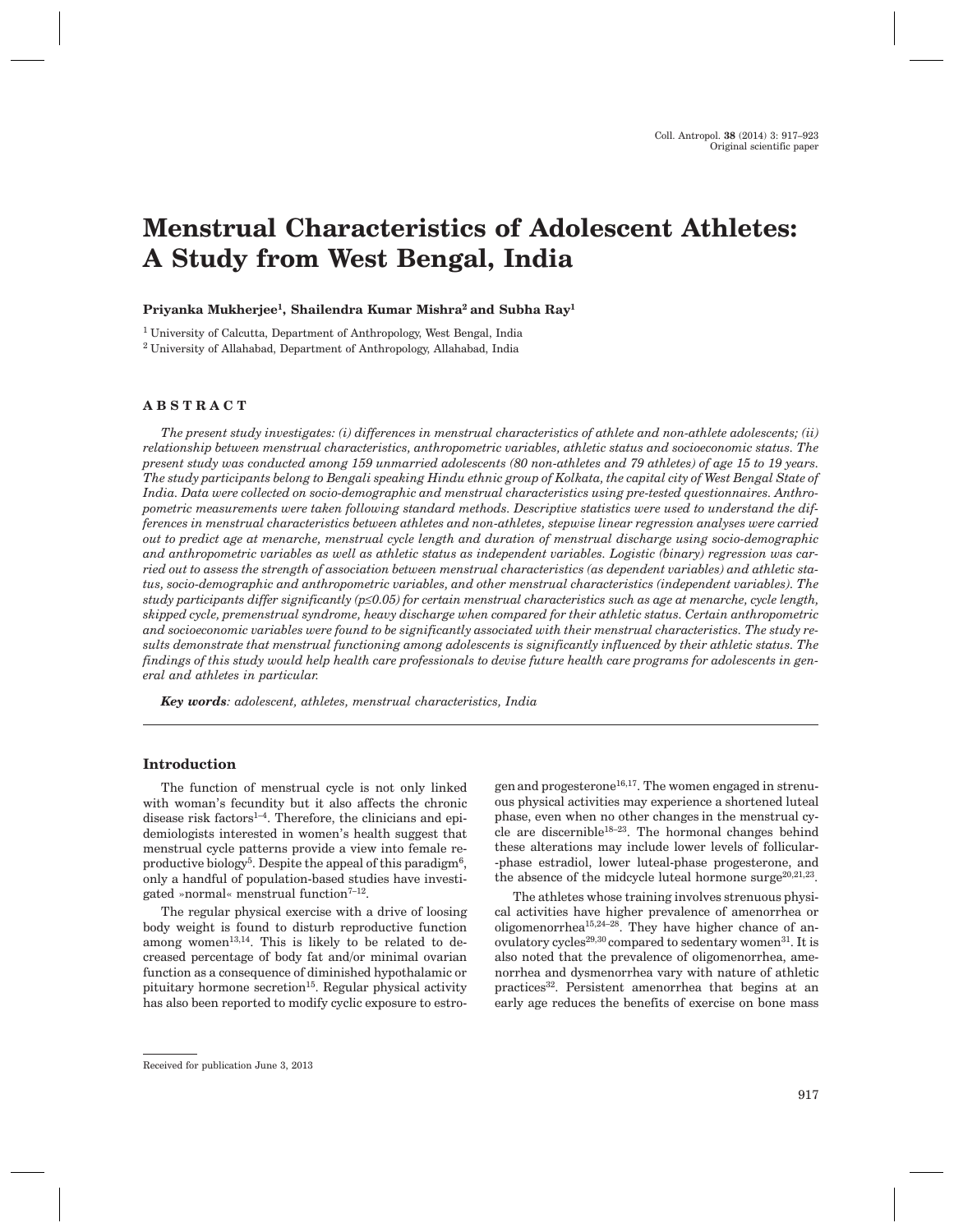and is also linked with increased risk of musculoskeletal injury, particularly repeated stress fractures during exer $cise<sup>33,34</sup>$ .

A late onset of menstruation is observed among athletes who begin their training before puberty, for the sports involving heavy physical activity<sup>25</sup>. Moreover, menstrual disturbances were relatively more common in athletes (43%) who began training before the menarche32. The existing body of literature reveals that the efforts to understand the relationship between menstrual characteristics and regular physical activities among adolescent athletes in India remained limited, perhaps owing to poor representation of females in athletic sports<sup>35</sup> though it has gradually increased in last few decades as a consequence of concerted efforts made by the Sport Authority of India (SAI) and other related sport bodies.

The present study investigates differences in menstrual characteristics of athlete and non-athlete adolescents. The other aim is to find out the relationship between menstrual characteristics and anthropometric indices, athletic status and socioeconomic status.

## **Materials and Methods**

The present study was conducted among 159 unmarried adolescents (80 non-athletes and 79 athletes) of age 15 to 19 years, who has not experienced any major gynecological problems which necessitated them for prolonged medical treatment or hospitalization. They belong to Bengali speaking Hindu ethnic group. The athletes, under training for various track and field events were selected from two of the sports centers under the aegis of the Sports Authority of India (SAI), located in Kolkata, West Bengal. All of these athletes had started practicing sports well before attaining menarche. The non-athlete participants were selected randomly from four schools where the athlete participants were receiving education. List of students from these schools was used as sample frame to select non-athletes randomly. It was ensured that the participants selected under non- -athlete category were not involved in any sports that need rigorous physical activity.

The data were collected on (a) socio-demographic (participant's age and their level of education, parents' occupation, monthly income of household), (b) menstrual characteristics (age at menarche, irregular and skipped cycle, the symptoms related to premenstrual problems, characteristics related to menstrual discharge and to other gynecological problems), (c) anthropometric variables (height in cm., weight in kg., biceps, triceps, sub scapular and medial calf skin fold measures in mm. and mid upper arm and medial calf circumferences in cm.). All the anthropometric measurements were made following Lohman et al.,  $(1988)^{36}$ . Body mass index (BMI) was calculated using standard formula. Some additional information was collected exclusively from the athletes participants related to their sports practice such as years of practice, days of practice per week and hours of practice per day.

participants to recall actual date of the incident, if not, then the nearest month. A few of the participants could recall their age at menarche by referring some landmark event or any eventful personal moments (like, her own birthday), which occurred around the time of menarche. The participants were asked to report their experience of irregular and skipped menstrual cycle (if they had any) during the last one year period, prior to the date of survey. However, data on episode of premenstrual symptoms, problems related to menstrual discharge and of »other gynecological problems« were collected for the last three months period prior to the date of interview in order to avoid recall lapse. The following are the definitions of some of the menstrual variables included in the present study: menstrual years of the participant – difference between present age and age at menarche; irregular period – when consecutive menstrual cycles do not take place at a similar interval of time; skipped cycle – when menstrual cycle skips during a particular month or for some months; PMS – women may encounter certain problems (e.g. pain in abdomen and/or back, flatulence and nausea) just prior to the days of menstrual discharge (flow); peak days of discharge (self-assessed) – number of days during which maximum amount of menstrual blood is discharged (flow); duration of discharge – number of days during which menstrual blood is discharged from the body; painful periods – experience of abdominal pain during the days of discharge; heavy discharge (self-assessed) – heavy amount of flow of menstrual blood; nature of menstrual discharge – whether the menstrual blood is fluid only or a mixture of fluid and clot; gynaecological problems – white discharge, burning sensation during urination, increased frequency of urination, leakage of urine and itching around genitalia.

The age at menarche was ascertained by asking the

Prior to collection of data, the nature of study was explained to the participants and to their respective authorities and verbal consent was sought from them. To minimize inter-observer bias the entire data (interview schedules and anthropometry) were collected from the participants in person, by one of the authors (PM) during the months of February 2009 to July 2009.

## *Statistical analyses*

Descriptive statistics were used to understand the trend in the socio-economic profile and variation in menstrual characteristics between athlete and non-athlete participants. Stepwise linear regression analyses were used to predict age at menarche, menstrual cycle length and duration of menstrual discharge using sociodemographic and anthropometric variables and athletic status as independent variables. Logistic (binary) regression was carried out to assess the strength of association between menstrual characteristics (as dependent variables) and athletic status, socio-demographic and anthropometric variables and other menstrual characteristics (independent variables).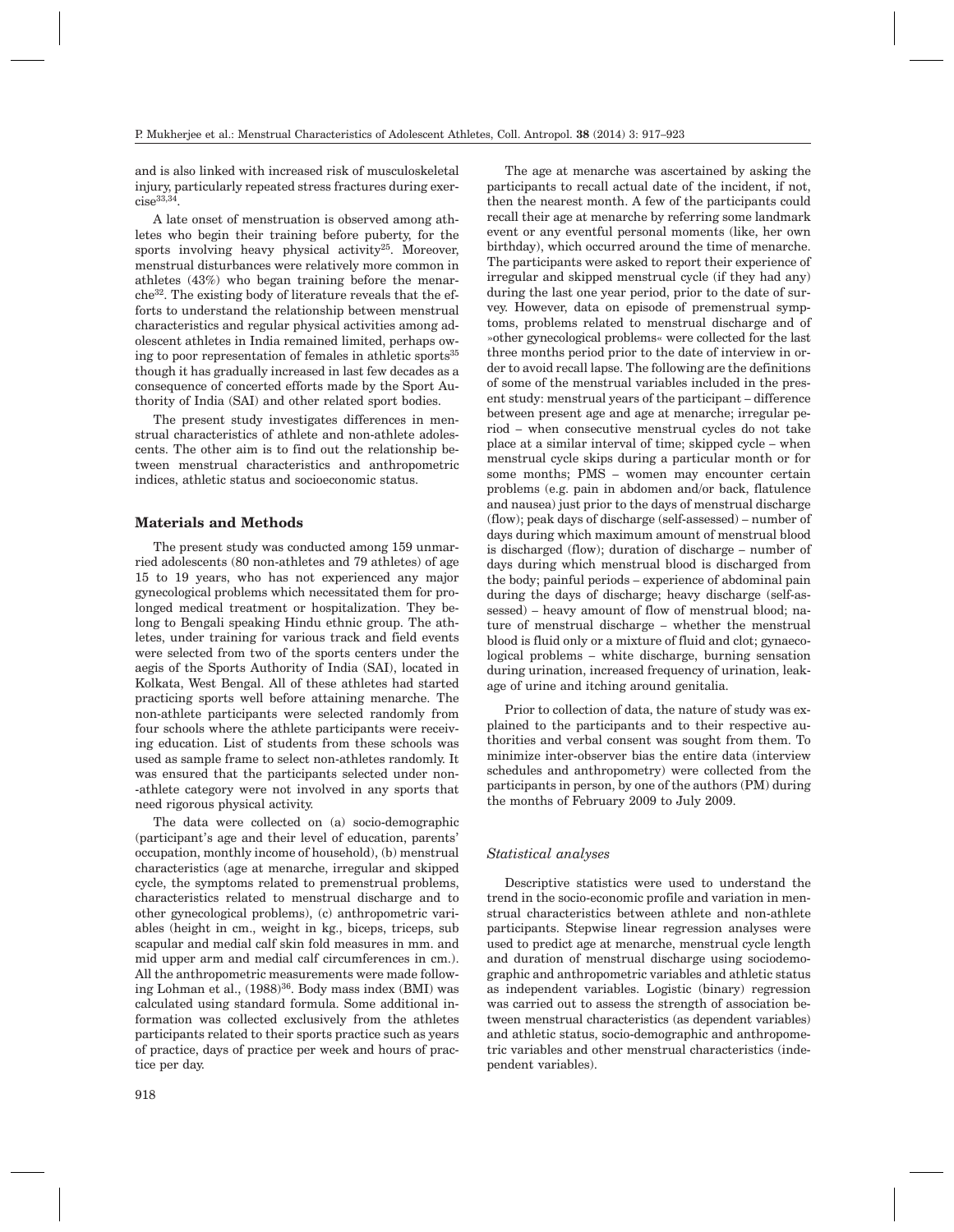The analyses of the data were carried out using the Statistical Package for Social Sciences version 11.0.1 (SPSS Inc., Chicago IL, USA).

# **Results**

Athlete and non-athlete girls did not differ significantly for socioeconomic characteristics except mean years of formal education (Table 1). Fathers of these girls were mostly engaged in business and in skilled or unskilled works whereas mothers of the girls were homemakers except a few who were engaged in other works. Higher proportion of these girls belonged to the households with monthly income more than Rs. 8000.

Table 2 depicts that athlete and non-athlete girls differed significantly for certain anthropometric variables such as skinfolds of biceps and medial calf, measures of fat distribution in body. Difference for body mass index was not found to be significant.

The study participants differed significantly for certain menstrual characteristics such as age at menarche, years after menarche (menstrual years), cycle length, skipped cycle, premenstrual syndrome, heavy discharge when compared for their athletic status (Table 3). Mean age at menarche was higher among athletes as compared to their non-athlete counterparts. A higher proportion of athlete girls reported to have skipped their menstrual cycle as compared to non-athlete ones. However, duration of menstrual discharge, problem of premenstrual syndrome and heavy menstrual discharge were higher among non-athletes as compared to athletes.

Athletic status and monthly income of the household were found to be significant predictors of age at menarche of these girls (Table 4). Skipping of cycle and premenstrual syndrome were found to be significant predictors of menstrual cycle length and duration of menstrual discharge respectively.

The menstrual characteristics considered in the present study were not found to be significantly associated with each other (results not presented). The results of logistic regression showed that irregularity in menstrual cycle was significantly associated with subscapular skinfold  $(OR=0.78)$ , mid upper arm circumference  $(OR=0.70)$ ,

**TABLE 1** SOCIOECONOMIC PROFILE AND ATHLETIC PRACTICE OF THE PARTICIPANTS

| Variable                                                       | Non-<br>-Athletes<br>$(N=80)$    | $(N=79)$        | Athletes t-value and<br>$\chi^2$ values |
|----------------------------------------------------------------|----------------------------------|-----------------|-----------------------------------------|
| Participants' age (in years) $17.03 \pm 1.32$ $17.15 \pm 1.37$ |                                  |                 | 0.59                                    |
| Father's occupation                                            |                                  |                 |                                         |
| <b>Business</b>                                                | 30 (37.5)                        | 30(38.0)        |                                         |
| Service                                                        | 27 (33.8)                        | 15(19.0)        | 5.54                                    |
| Skilled/unskilled work                                         | 23 (28.8)                        | 34 (43.0)       |                                         |
| Mother's Occupation                                            |                                  |                 |                                         |
| Homemaker                                                      | 76 (95.0)                        | 78 (98.7)       |                                         |
| Others                                                         | 4(5.0)                           | 1(1.3)          |                                         |
| Participants' education<br>(in years)                          | $10.60 \pm 1.27$ $9.39 \pm 2.07$ |                 | $4.43**$                                |
| Monthly household income                                       |                                  |                 |                                         |
| $<$ Rs. 8000                                                   | $37(46.25)$ $32(40.50)$          |                 |                                         |
| $>$ Rs. 8000                                                   | 43 (53.75) 47 (59.49)            |                 | 0.53                                    |
| Athletic practice                                              |                                  |                 |                                         |
| Years of practice                                              | NA.                              | $7.05 \pm 3.81$ |                                         |
| Days of practice per week                                      | NA.                              | $5.27 \pm 1.20$ |                                         |
| Hours of practice in a day                                     | NA                               | $3.23 \pm 1.47$ |                                         |

\* Significant at 0.05 level; \*\* Significant at 0.01 level; NA – Not applicable

participant's age  $(OR=0.41)$  and with days of peak discharge (OR=0.14) (Table 5). Menstrual cycle length  $(OR=1.19)$  and duration of discharge  $(OR=1.68)$  were found to be significant predictors of skipped cycle. Days of peak discharge was significantly associated to subscapular skinfold (OR=0.86), age at menarche (OR=1.13) and irregularity in menstrual cycle (OR=4.56). Duration of discharge (OR=1.89) was found to be only significant predictor of premenstrual syndrome. The participants of higher monthly income of the household were less likely to report the problem of painful menstruation (OR=0.64). Mid upper arm circumference  $(OR=0.64)$  was significantly associated to nature of discharge among present study participants. Irregularity in menstrual cycle (OR=  $(0.10)$  and days of peak discharge  $(OR=0.25)$  were found

| <b>TABLE 2</b>                                                               |  |
|------------------------------------------------------------------------------|--|
| DISTRIBUTION OF PARTICIPANTS FOR SOME ANTHROPOMETRIC VARIABLES (MEAN VALUES) |  |

| Variable                         | Non-Athletes $(N=80)$ | Athletes $(N=79)$ | t values | Total $(N=159)$   |
|----------------------------------|-----------------------|-------------------|----------|-------------------|
| Body mass index $(kg/m^2)$       | $19.97 \pm 2.54$      | $19.86 \pm 3.85$  | 0.211    | $19.91 \pm 3.25$  |
| Biceps skinfold (mm)             | $8.60 \pm 4.58$       | $7.21 \pm 3.74$   | 2.078*   | $7.91 \pm 4.23$   |
| Triceps skinfold (mm)            | $11.92 \pm 5.71$      | $10.86 \pm 4.06$  | 1.34     | $11.39 \pm 4.39$  |
| Subsacpular skinfold (mm)        | $15.72 \pm 5.95$      | $15.43 \pm 4.99$  | 0.33     | $15.58 \pm 5.48$  |
| n0Medial calf skinfold (mm)      | $31.95 \pm 2.83$      | $29.40 \pm 4.74$  | $4.12**$ | $30.67 \pm 4.10$  |
| Mid upper arm circumference (cm) | $23.34 \pm 2.79$      | $22.48 \pm 3.89$  | 1.605    | $22.91 \pm 3.40$  |
| Sum of skinfolds (mm)            | $65.65 \pm 17.45$     | $65.47 \pm 12.49$ | 0.07     | $65.56 \pm 15.14$ |

\* Significant at 0.05 level, \*\* Significant at 0.01 level; units of measurements are given in parentheses against variables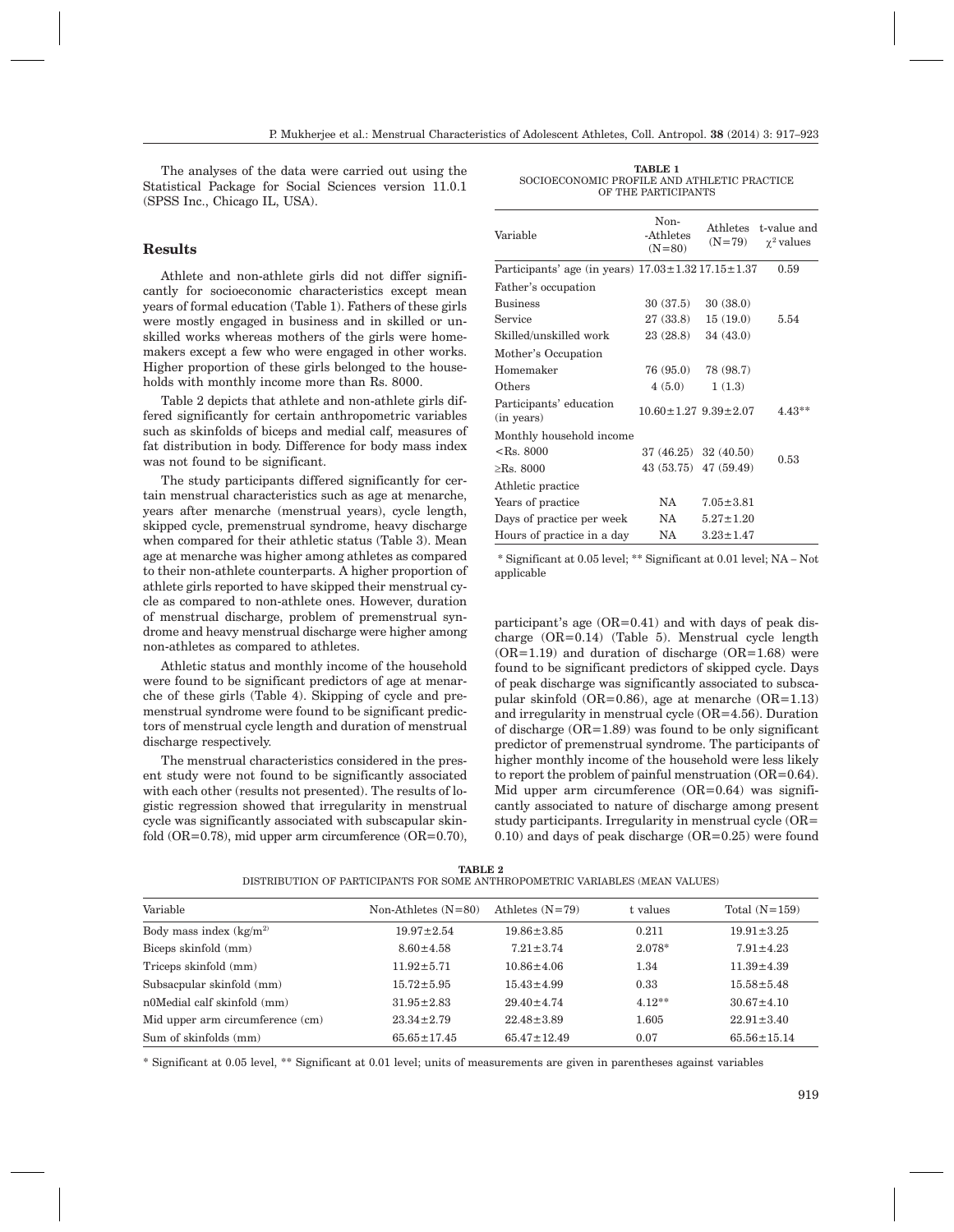| Variable                                      | Non-athletes<br>$(N=80)$ | Athletes<br>$(N = 79)$ | t and $\chi^2$<br>values | Total<br>$(N=159)$ |
|-----------------------------------------------|--------------------------|------------------------|--------------------------|--------------------|
| Mean age at menarche (years)                  | $12.34 \pm 1.34$         | $13.66 \pm 1.33$       | $6.22**$                 | $12.99 \pm 1.49$   |
| Menstrual years                               | $4.68 \pm 1.81$          | $3.49 \pm 1.88$        | $4.07**$                 | $4.09 \pm 1.93$    |
|                                               | $30.85 \pm 5.76$         | $31.54 \pm 5.73$       |                          | $31.12 \pm 5.74$   |
| Mean menstrual cycle length (days)            |                          |                        | 0.67                     |                    |
| Mean duration of menstrual discharge (days)   | $5.26 \pm 1.25$          | $4.49 \pm 1.08$        | $4.14**$                 | $4.88 \pm 1.22$    |
| Skipped menstruation                          |                          |                        |                          |                    |
| No                                            | 74 (92.50)               | 49 (62.02)             | 21.07**                  | 123 (77.35)        |
| Yes                                           | 6(7.5)                   | 30 (37.97)             |                          | 36 (22.64)         |
| Irregular periods                             |                          |                        |                          |                    |
| No                                            | 68 (80.0)                | 65 (82.27)             | 0.21                     | 133 (83.64)        |
| Yes                                           | 12(20.0)                 | 14 (17.72)             |                          | 26 (16.35)         |
| Premenstrual syndrome (PMS)                   |                          |                        |                          |                    |
| No                                            | 12(15.0)                 | 27(34.17)              | 7.89**                   | 39 (24.52)         |
| Yes                                           | 68 (85.0)                | 52 (65.82)             |                          | 120 (75.47)        |
| Types of PMS <sup>#</sup>                     |                          |                        |                          |                    |
| Abdominal and/or back pain                    | 55(44.0)                 | 43(55.12)              |                          | 98 (61.63)         |
| Feeling of heaviness in the body              | 12(15.0)                 | 6(7.59)                |                          | 18(11.32)          |
| Acne                                          | 6(7.5)                   | 10(12.65)              |                          | 16(10.06)          |
| Headache                                      | 5(6.25)                  | $\overline{a}$         |                          | 5(3.14)            |
| Diarrhoea                                     | 1(1.25)                  | 2(2.53)                |                          | 3(1.88)            |
| Painful periods                               |                          |                        |                          |                    |
| No                                            | 40(80.0)                 | 29 (36.70)             | 2.85                     | 69 (43.39)         |
| Yes                                           | 40(80.0)                 | 50 (63.29)             |                          | 90(56.60)          |
| Heavy discharge                               |                          |                        |                          |                    |
| No                                            | 47 (58.75)               | 62 (76.92)             | $7.93**$                 | 109(68.55)         |
| Yes                                           | 33(41.25)                | 17(21.51)              |                          | 50(31.44)          |
| Number of days of peak discharge <sup>"</sup> |                          |                        |                          |                    |
| One day                                       | 49 (61.25)               | 55 (69.62)             | 1.30                     | 104(65.40)         |
| More than one day                             | 29 (36.25)               | 22 (27.84)             |                          | 51 (32.07)         |
| Nature of discharge                           |                          |                        |                          |                    |
| Fluid                                         | 29 (36.25)               | 35(44.30)              | 1.07                     | 64 (40.25)         |
| Fluid and clot                                | 51(63.75)                | 44 (55.69)             |                          | 95 (59.74)         |
| Gynecological problem                         |                          |                        |                          |                    |
| No                                            | 17(21.25)                | 23 (29.11)             | 1.30                     | 40(25.15)          |
| Yes                                           | 63 (78.75)               | 56 (70.88)             |                          | 119 (74.84)        |
| Types of gynecological problems <sup>#</sup>  |                          |                        |                          |                    |
| White discharge                               | 59 (73.75)               | 54 (68.35)             |                          | 113 (71.06)        |
| Any problem(s) related to passage of urine    | 32(40.0)                 | 10(12.65)              |                          | 42(26.41)          |
|                                               |                          |                        |                          |                    |

| <b>TABLE 3</b>                                                                  |  |
|---------------------------------------------------------------------------------|--|
| DISTRIBUTION OF PARTICIPANTS FOR REPORTED MENSTRUAL AND GYNECOLOGICAL VARIABLES |  |

Figures in the parentheses indicates percentages; # Percentages have been calculated on the basis of total number of participants reported these problems; \* Significant at 0.05 level, \*\* Significant at 0.01 level,  $\mu$  calculated for only 155 participants

|           | RESULTS OF STEPWISE LINEAR REGRESSION FOR CERTAIN MENSTRUAL CHARACTERISTICS |  |  |
|-----------|-----------------------------------------------------------------------------|--|--|
| variables | Significant predictor(s)                                                    |  |  |

**TABLE 4**

| Dependant variables             | Significant predictor(s)    |          | SE   | p-value | $\mathrm{R}^2$ |
|---------------------------------|-----------------------------|----------|------|---------|----------------|
|                                 | Athletic status             | $0.98\,$ | 0.31 | 0.04    |                |
| Age at menarche                 | Monthly income of household | 0.31     | 0.12 | 0.01    | 0.14           |
| Menstrual cycle length          | Skipped cycle               | 0.48     | 0.15 | 0.00    | 0.09           |
| Duration of menstrual discharge | Premenstrual syndrome       | 0.60     | 0.27 | 0.03    | 0.11           |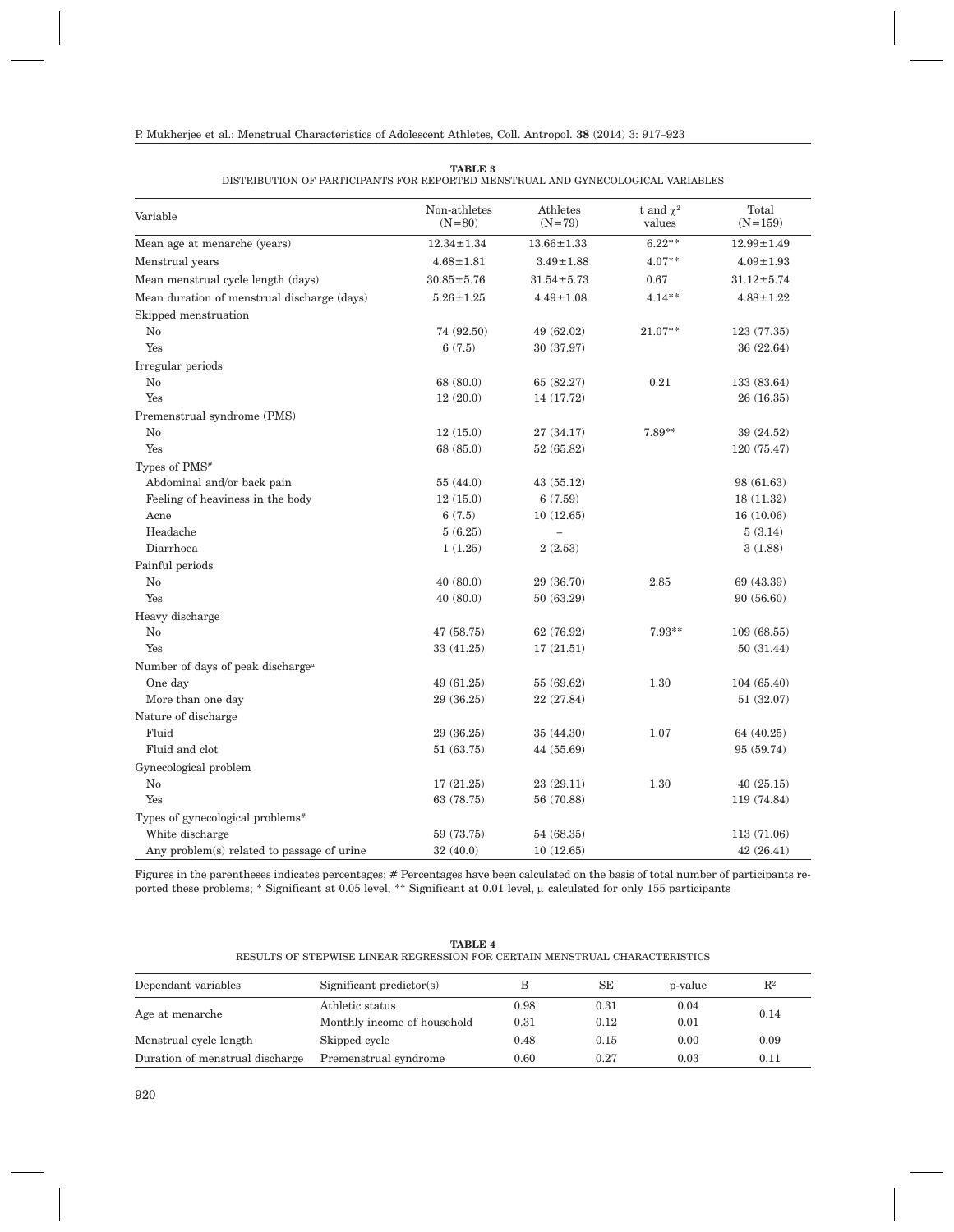| Variables                                                          | Irregular<br>cycle                              | Skipped<br>cycle                      | Days of peak<br>discharge               | Premenstrual<br>syndrome                     | menstruation<br>Painful                        | Nature of<br>discharge                     | Gynaecological<br>problems              |
|--------------------------------------------------------------------|-------------------------------------------------|---------------------------------------|-----------------------------------------|----------------------------------------------|------------------------------------------------|--------------------------------------------|-----------------------------------------|
|                                                                    | OR (95% CI)                                     | ට්<br>(95%<br>OR <sub></sub>          | ට්<br>$-65%$<br>$\approx$               | OR (95%                                      | 5<br>OR (95%                                   | ರ<br>OR $(95\%$                            | $\Xi$<br>(95%<br>OR <sub></sub>         |
| Practicing athlete<br>$\overline{N}^{\circ}$                       | $1 - 3.51$<br>1.00<br>1.42(0.04                 | $(0.01 - 3.22)$<br>1.00<br>0.27       | $(0.04 - 2.51)$<br>1.00<br>1.42         | 1.00<br>4.13                                 | 1.00                                           | $(0.12 - 5.62)$<br>1.00<br>0.70            | $2.16(0.05 - 6.81)$<br>1.00             |
| Yes                                                                |                                                 |                                       |                                         | $(0.66 - 7.58)$                              | $0.05(0.01 - 2.66)$                            |                                            |                                         |
| Years of practice                                                  | $1.03(0.79 - 1.34)$                             | 27<br>$(0.42 - 1.$<br>0.73            | $(0.82 - 1.25)$<br>1.01                 | $1.93(0.66-5.64)$<br>$(0.81 - 1.18)$<br>0.98 | $(0.87 - 1.21)$<br>$0.47(0.19 - 1.20)$<br>1.03 | $(0.87 - 1.19)$<br>0.69<br>$1.01\,$        | $0.99(0.35 - 2.82)$<br>0.86 (0.71-1.04) |
| Frequency of practice per week                                     | $1 - 6.14$<br>$0.47(0.19 - 1.15)$<br>1.60(0.31) | $0.89(0.72-1.10)$<br>2.10 (0.67-6.57) | 1.05 (0.60-1.85)<br>$1.10(0.37 - 3.22)$ | $1.25(0.67-2.34)$                            | 1.35 (0.83-2.18)                               | $(02.8 - 1.70)$<br>1.08                    | 1.32 (0.70-2.46)                        |
| Hours of practice in a day<br>Body mass index $(kg/m^2)$           | $0.79(0.57 - 1.11)$                             | $0.95(0.71 - 1.25)$                   | $1.09(0.84 - 1.22)$                     | $0.88(0.70-1.12)$                            | 1.14 (0.96-1.36)                               | $(0.72 - 1.04)$<br>$(0.68 - 1.72)$<br>0.87 | $0.99(0.79 - 1.24)$                     |
| Biceps skinfold (mm)                                               | $0.96(0.74 - 1.24)$                             | $1.07(0.84 - 1.43)$                   | $0.99(0.82 - 1.19)$                     | $0.81(0.69-1.14)$                            | $0.84(0.68-1.04)$                              | $(0.91 - 1.28)$<br>1.08                    | $0.83(0.66-0.94)$ *                     |
| Triceps skinfold (mm)                                              | 1.32 (0.94-1.86)                                | 1.09 (0.84-1.43)                      | $1.17(0.96 - 1.41)$                     | 1.14 (0.86-1.24)                             | $0.99(0.82 - 1.19)$                            | $(0.85 - 1.21)$<br>1.01                    | 1.03 (0.80-1.33)                        |
| Sub-scapular skinfold (mm)                                         | $0.78(0.62-0.97)$ *                             | $0.92(0.72 - 1.09)$                   | $0.86(0.76-0.98)$ *                     | 1.03 (0.89-1.46)                             | $1.03(0.91 - 1.16)$                            | $1.06(0.93-1.20)$                          | $1.15(0.97 - 1.37)$                     |
| Medial calf skinfold (mm)                                          | 1.18 (0.86-1.62)                                | $0.87(0.69-1.11)$                     | $0.98(0.80 - 1.19)$                     | $0.83(0.65 - 1.05)$                          | $1.14(0.95 - 1.37)$                            | 1.09 (0.92-1.28)                           | $1.07(0.87 - 1.33)$                     |
| Mid upper arm circumference (cm)                                   | $0.70(0.47-0.97)$ *                             | 1.08 (0.79-1.48)                      | 1.11 (0.86-1.43)                        | $(0.89 - 1.71)$<br>1.24                      | $0.82(0.55 - 1.04)$                            | $(0.48 - 0.94)$ *<br>0.64                  | $(0.69 - 1.20)$<br>0.91                 |
| Participants' age (years)                                          | $0.41(0.21-0.81)$ *                             | $0.97(0.57 - 1.64)$                   | $0.82(0.52 - 1.32)$                     | 1.46 (0.88-2.43)                             | $0.81(0.56 - 1.19)$                            | $(0.61 - 1.31)$<br>0.90                    | 1.23 (0.74-2.04)                        |
| Participants' level of education (in years)<br>Father's occupation | $0.86(0.49 - 1.53)$                             | $0.63(0.39-0.92)$                     | $1.51(1.01-2.31)$                       | $0.71(0.46 - 1.09)$                          | 1.11 (0.79-1.56)                               | $(0.78 - 1.52)$<br>1.09                    | $0.66(0.41 - 1.05$                      |
| Skilled and unskilled work                                         | 1.00                                            | 1.00                                  | 1.00                                    | 1.00                                         | 1.00                                           | 1.00                                       | 1.00                                    |
| Business                                                           | $0.46(0.07 - 2.95)$                             | $0.90(0.44-1.86)$                     | $1.45(0.50 - 4.24)$                     | $1.64(0.45-5.92)$                            | $0.43(0.16 - 1.16)$                            | $(0.69 - 1.85)$<br>1.13                    | 1.59 (0.78-3.23)                        |
| Service                                                            | $1 - 2.02$<br>0.28(0.04                         | $0.84(0.38 - 1.67)$                   | $0.58(0.16-2.10)$                       | 2.08 (0.49-8.71)                             | $0.74(0.23 - 2.35)$                            | $(0.52 - 1.68)$<br>0.96                    | 1.62 (0.86-4.12)                        |
| Monthly income of family                                           | $(-1.11)$<br>1.01(0.11)                         | $1.01(0.69-1.13)$                     | 1.01 (0.06-1.08)                        | $0.86(0.69-1.10)$                            | $0.64(0.23-0.96)$ **                           | $(0.61 - 1.28)$<br>0.92                    | $1.01(0.63 - 3.69)$                     |
| Age at menarche (years)                                            | $7 - 1.71$<br>0.99(0.57)                        | $0.70(0.42 - 1.19)$                   | $1.13(1.02-1.59)$ <sup>*</sup>          | $0.93(0.64 - 1.35)$                          | $0.92(0.68 - 1.24)$                            | $(0.65 - 1.22)$<br>0.89                    | $0.75(0.50 - 1.12)$                     |
| Menstrual cycle length (days)                                      | 1.34<br>1.12 (0.94                              | $1.19(1.03-1.37)$ **                  | $1.02(0.94 - 1.11)$                     | $1.03(0.94 - 1.13)$                          | $0.93(0.86 - 1.02)$                            | $(0.87 - 1.01)$<br>0.94                    | $0.92(0.82 - 1.03)$                     |
| Duration of discharge (days)                                       | $1 - 2.28$<br>1.21 (0.64                        | $1.68(1.21-3.10)$ *                   | 1.41 (1.05-2.10)                        | $1.89(1.12-3.22)$ **                         | 1.14 (0.79-1.63)                               | $(0.62 - 1.29)$<br>0.89                    | $1.16(0.71-1.90)$                       |
| megular cycle                                                      |                                                 |                                       |                                         |                                              |                                                |                                            |                                         |
| $\overline{\mathsf{z}}$                                            | $\overline{\mathbf{z}}$                         | 1.00                                  | $1.00\,$                                | 1.00                                         | $1.00$                                         | 1.00                                       | 1.00                                    |
| Yes                                                                |                                                 | $(0.35 - 6.74)$<br>2.44               | $4.56(1.46-7.54)$ **                    | $0.71(0.14-3.56)$                            | $0.74(0.20 - 2.72)$                            | $0.64(0.16 - 2.52)$                        | $0.10(0.02 - 0.50)$ **                  |
| Skipped cycle                                                      |                                                 |                                       |                                         |                                              |                                                |                                            |                                         |
| $\overline{S}$                                                     | 0.100                                           |                                       | 1.00                                    | 1.00                                         | 1.00                                           | $1.00\,$                                   | 1.00                                    |
| Yes                                                                | $3.52(0.49 - 5.47)$                             | Z                                     | $0.93(0.25 - 3.53)$                     | $1.41(0.33-5.99)$                            | $0.78(0.24 - 2.49)$                            | $(0.54 - 5.41)$<br>1.72                    | $0.46(0.09 - 1.35)$                     |
| Painful discharge                                                  |                                                 |                                       |                                         |                                              |                                                |                                            |                                         |
| $\overline{\mathsf{z}}$                                            | 1,00                                            | 1.00                                  | 1.00                                    | 1.00                                         |                                                | 1.00                                       | 1.00                                    |
| Yes                                                                | $1 - 2.87$<br>0.57(0.11)                        | $1.09(0.31 - 3.82)$                   | $0.54(0.21 - 1.39)$                     | $1.23(0.41-3.71)$                            | $\overline{z}$                                 | $2.14(1.03-5.02)^{*}$                      | $0.90(0.30 - 2.71)$                     |
| Nature of discharge                                                |                                                 |                                       |                                         |                                              |                                                |                                            |                                         |
| Fluid                                                              | 001                                             | 1.00                                  | 1.00                                    | 1.00                                         | $1.00$                                         |                                            | 1.00                                    |
| Fluid and clot                                                     | $-4.39$<br>0.93(0.20)                           | $(0.31 - 3.82)$<br>1.36               | $1.70(0.65 - 4.47)$                     | $0.84(0.29 - 2.47)$                          | 2.09 (0.89-4.93)                               | Σ                                          | $1.88(0.61 - 5.75)$                     |
| Premenstrual syndrome                                              |                                                 |                                       |                                         |                                              |                                                |                                            |                                         |
| Yes                                                                | 1.00                                            | 1.00                                  | 1.00                                    |                                              | $1.00\,$                                       | 1.00                                       | 1.00                                    |
| $\overline{R}$                                                     | $0.36(0.06 - 2.17)$                             | 2.85 (0.40-4.67)                      | $0.50(0.14 - 1.79)$                     | Σ                                            | $0.76(0.26 - 2.19)$                            | $0.85(0.30-2.39)$                          | $0.91(0.24 - 3.37)$                     |
| Days of peak discharge                                             |                                                 |                                       |                                         |                                              |                                                |                                            |                                         |
| One                                                                | 1.00                                            | 1.00                                  | $\Sigma$                                | 1.00                                         | 1.00                                           | 1.00                                       | 1.00                                    |
| More than one                                                      | $0.14(0.03-0.69)$ *                             | $1.68(0.63 - 2.83)$                   |                                         | $0.47(0.13 - 1.65)$                          | $0.59(0.23 - 1.53)$                            | $0.58(0.22 - 1.50)$                        | $0.25(0.06-0.95)$ *                     |

**TABLE 5** LOGISTIC REGRESSION: PREDICTORS OF SOME MENSTRUAL AND 'OTHER GYNAECOLOGICAL PROBLEMS

LOGISTIC REGRESSION: PREDICTORS OF SOME MENSTRUAL AND  $i$ OTHER GYNAECOLOGICAL PROBLEMS TABLE 5

921

NI: Not included; \* Significant at 0.05 level; \*\* Significant at 0.01 level

NI: Not included; \* Significant at 0.05 level; \*\* Significant at 0.01 level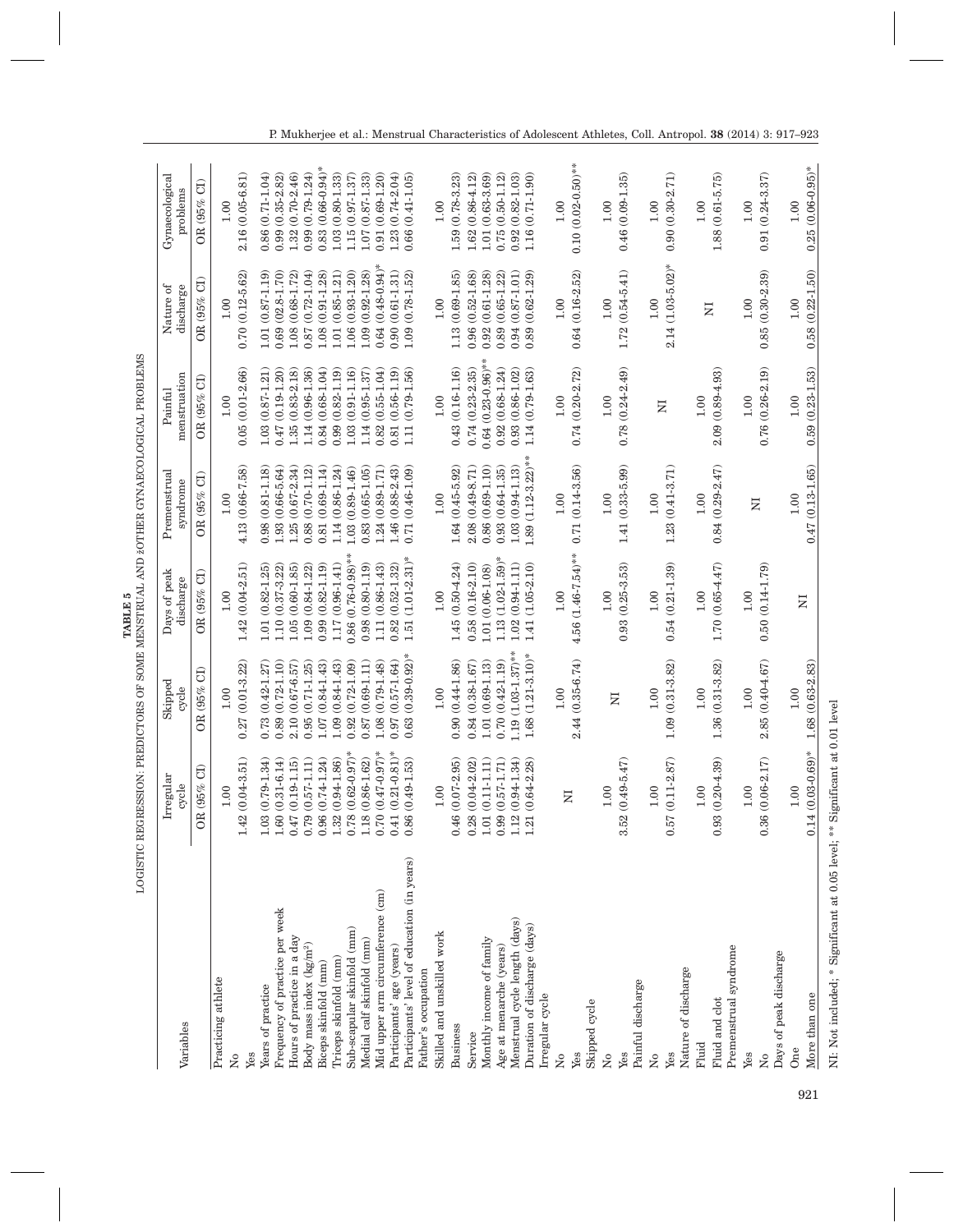to be significant predictors of gynecological problems among them.

## **Discussion**

The present cross-sectional study about menstrual characteristics and its correlates among athlete and non- -athlete adolescents show that athletic status significantly influences their menstrual functioning. Among athletes, menarche is significantly late and length of menstrual cycle and average duration of menstrual discharge are significantly higher and shorter respectively, compared with non-athlete adolescents. The prevalence of irregular and skipped cycles is comparatively higher among athletes whereas problem of heavy discharge is lower than their non-athlete counterparts. The results of the present study are consistent with the similar studies carried out in other parts of the world<sup>14,30,31,37</sup>.

Both athletic practice and monthly income of household are found to be significant predictors of age at menarche in the present study participants. The studies from other parts of globe have shown that age at menarche is comparatively late among athletes who begin training before onset of menarche38. Manila argues that intense physical activity and late age at menarche are strongly correlated<sup>39</sup>. It has been argued that hormonally driven physical and sexual maturation is affected by strenuous physical activity pattern which in turn affects age at menarche among athletes $40,41$ . However, in other studies the effects of nutrition, ethnicity and heredity (which have not been investigated in the present study) are also found to determine age at menarche among athletes $41-43$ .

The study results indicate that physical activity probably plays a protective role against heavy discharge, painful menstruation and premenstrual syndrome as the prevalence of these problems is significantly lower among athletes than non-athletes. Like other studies $44,45$ , here irregular and skipped cycles are the major problems among athletes compared to their non-athlete counterparts. Multivariate analyses show that association between irregular cycle and certain anthropometric indicators remain significant even after controlling for socioeconomic and other menstrual characteristics. It is documented in various studies worldwide that gymnasts and sportswomen take hormone pills to regulate their menstrual cycle46,47, although, no such behavior was reported among the present study participants.

The results of bivariate analysis suggest that none of the menstrual characteristics (considered in the present study) are significantly associated with each other. However, when controlled for socioeconomic, anthropometric measures and athletic status, relationship between some

#### **REFERENCES**

922

of the menstrual characteristics are found to be significant. Hereby, it can be argued that the interplay between these variables has an important role in determining menstrual characteristics among adolescents, as reported in a few earlier studies too $31,48$ .

Unlike many other studies, athlete and non-athlete girls do not differ significantly for body mass index $31$ , but significant differences are noted for certain skinfolds thickness, the indirect measures of body fat. Proponents of critical fat hypothesis suggest that percent body fat plays a crucial role in initiation and maintenance of normal menstruation<sup> $49,50$ </sup>, though few studies do not subscribe to this view<sup>51</sup>.

#### *Strength and limitations*

The present study deals with an important, however, poorly addressed public health issue among adolescents of eastern India. Moreover, to the best of our knowledge no attempt has been made to understand relationship between physical exercise and menstrual characteristics. Inclusion of anthropometric measures, comprehensive information on menstrual characteristics and modest sample size, are other merits of our study. The study has certain limitations as well. We do not have data on their dietary practices which could provide a better insight into this issue. A study comparing girls who started athletic practice prior to menarche with those who started at post-menarche period and another control group of non- -athletes would have been more comprehensive and informative. A study to understand variations in menstrual characteristics among athletes whose levels of practice differ with different athletic events would be worthwhile.

#### **Conclusion**

The study results clearly demonstrate that strenuous physical activity among athlete girls affects their menstrual functioning and thereby may influence their overall future reproductive health. The findings of this study would help health care professionals to render counseling services, health education, and health care for adolescents girls in general and athletes in particular.

#### **Acknowledgements**

The authors sincerely acknowledge the cooperation received from the study participants and the authorities of the Sports Authority of India. Financial support provided the University of Calcutta is gratefully acknowledged (Teachers' Research Grant, BI 65 (6), 2009–10, University of Calcutta).

struation and menstrual disorders: the epidemiology of menstruation and menstrual dysfunction. In: GOLDMAN MB and HATCH MC (Eds), Women and Health (Academic Press, San Diego, 2000). –– 5. PIÑÓN R, Biology of Human Reproduction (University Science Books, California,

<sup>1.</sup> HARLOW SD, EPHROSS SA, Epidemiol Rev, 17 (1995) 265. –– 2. COOPER GS, SANDLER DP, Am J Epidemiol, 145 (1997) 804. –– 3. CO-OPER GS, EPHROSS SA, WEINBERG CR, BAIRD DD, WHELAN EA, SANDLER DP, Epidemiology, 10 (1999) 255. –– 4. HARLOW SD, Men-